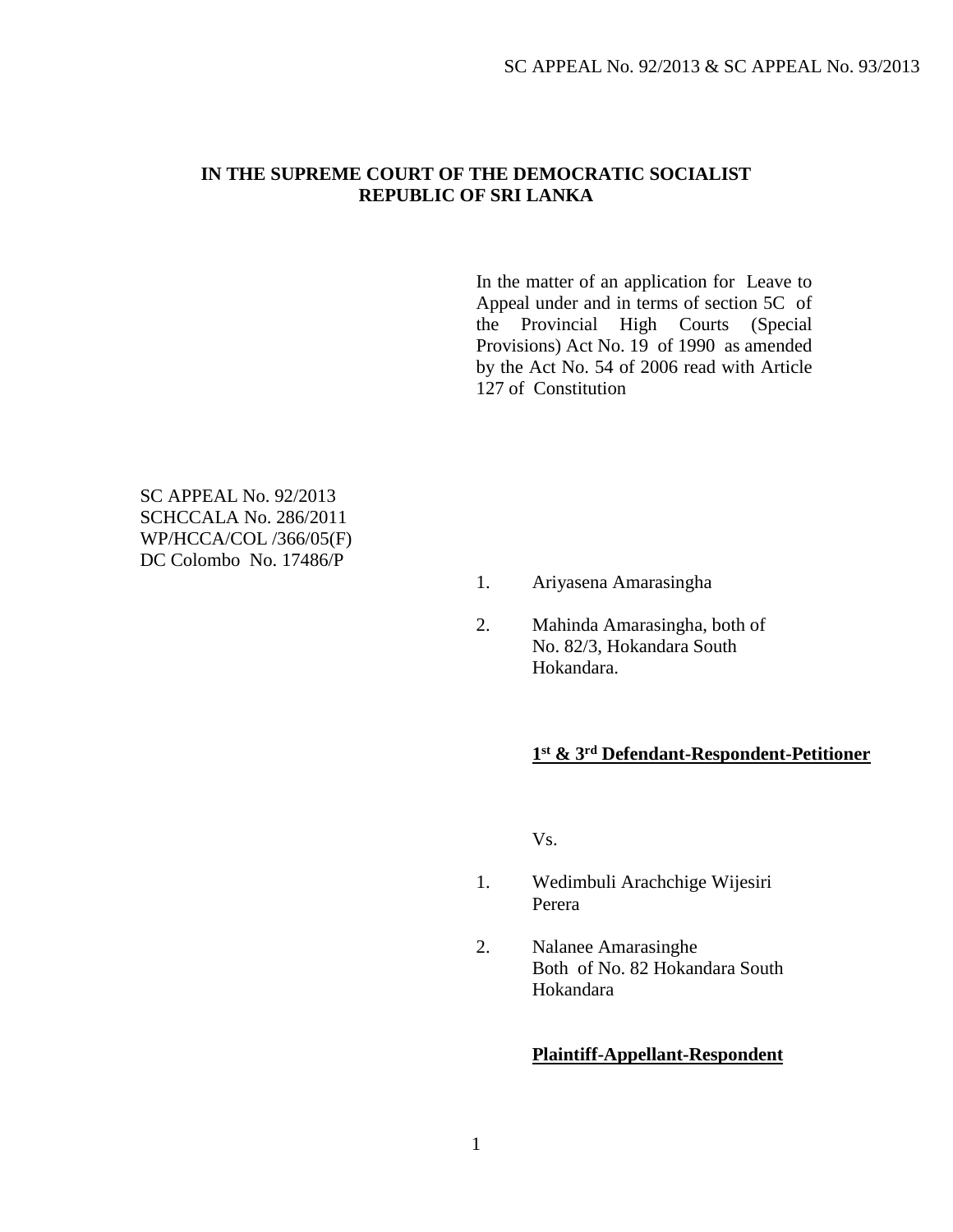- 3. Sunil Amarasingh
- 4. Sarath Amarasinghe (deceased)
- 4.A Ariyasena Amarasinghe (substituted)
- 5. Ratnasiri Amarasingha All of No. 82/3, Hokandara South Hokandara.
- 6. Weragalage Don Weerasiri Dayananda, No. 78, Hokandara South, Hokandara
- 7. Makuburage Wimalasena Hokandara South, Hokandara
- 8. Egodahage Piyadasa Alwis Samarakoon, No.75/1, Hokandara South, Hokandara

## **Defendants-Respondents-Respondents**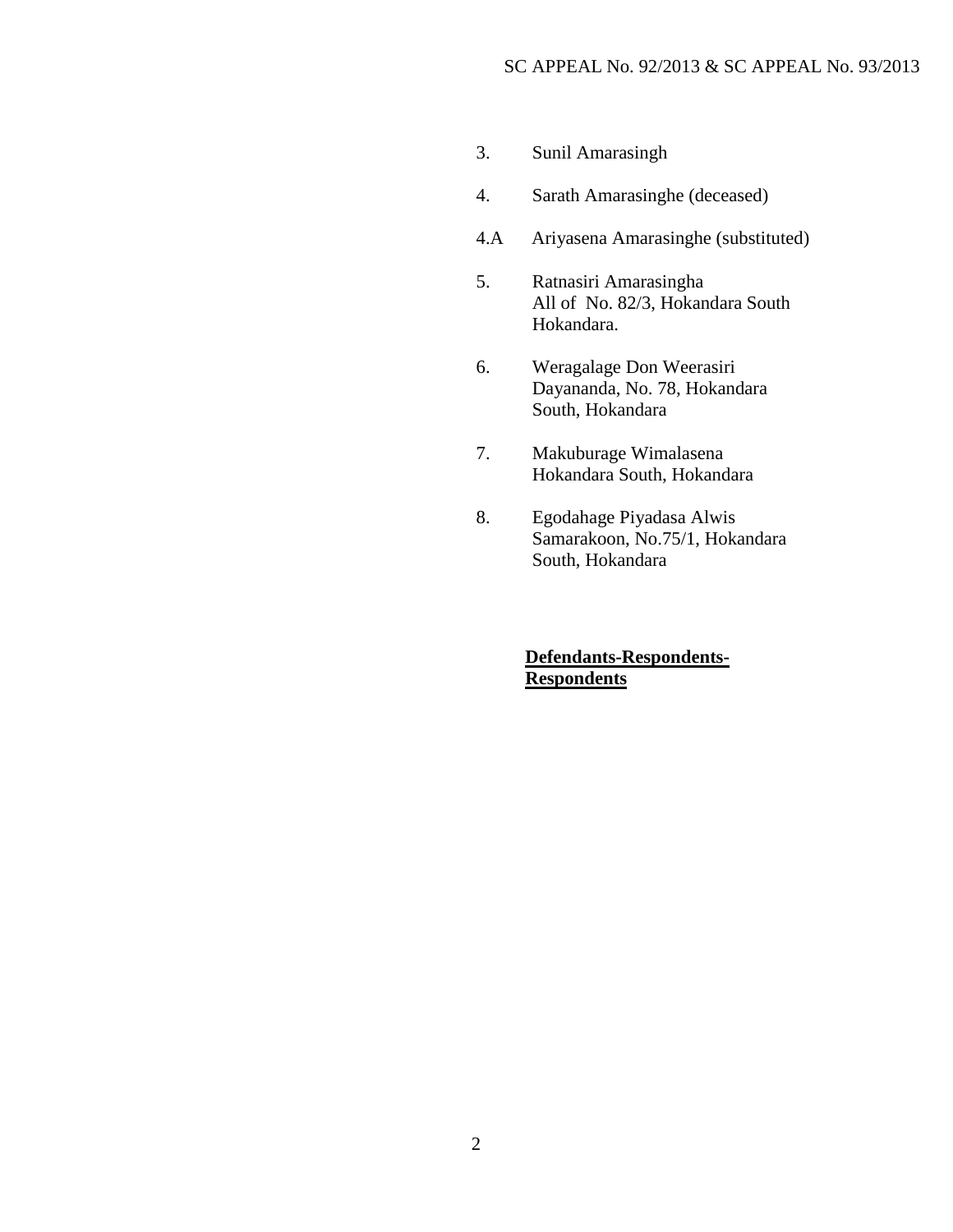### **IN THE SUPREME COURT OF THE DEMOCRATIC SOCIALIST REPUBLIC OF SRI LANKA**

In the matter of an application for Leave to Appeal under and in terms of section 5C of the Provincial High Courts (Special Provisions) Act No. 19 of 1990 as amended by the Act No. 54 of 2006 read with Article 127 of Constitution

SC APPEAL No. 93/2013 SCHCCALA No. 287/2011 WP/HCCA/COL /366/05(F) DC Colombo No. 17486/P

- 1. Wedimbuli Arachchige Wijesiri Perera
- 2. Nalanee Amarasinghe Both of No. 82 Hokandara South Hokandara

#### **Plaintiff-Appellant-Respondent**

Vs.

- 1. Ariyasena Amarasingha
- 2. Sunil Amarasingh
- 3. Mahinda Amarasingha,
- 4. Sarath Amarasinghe (deceased)
- 4.A Ariyasena Amarasinghe (substituted)
- 5. Ratnasiri Amarasingha All of No. 82/3, Hokandara South Hokandara.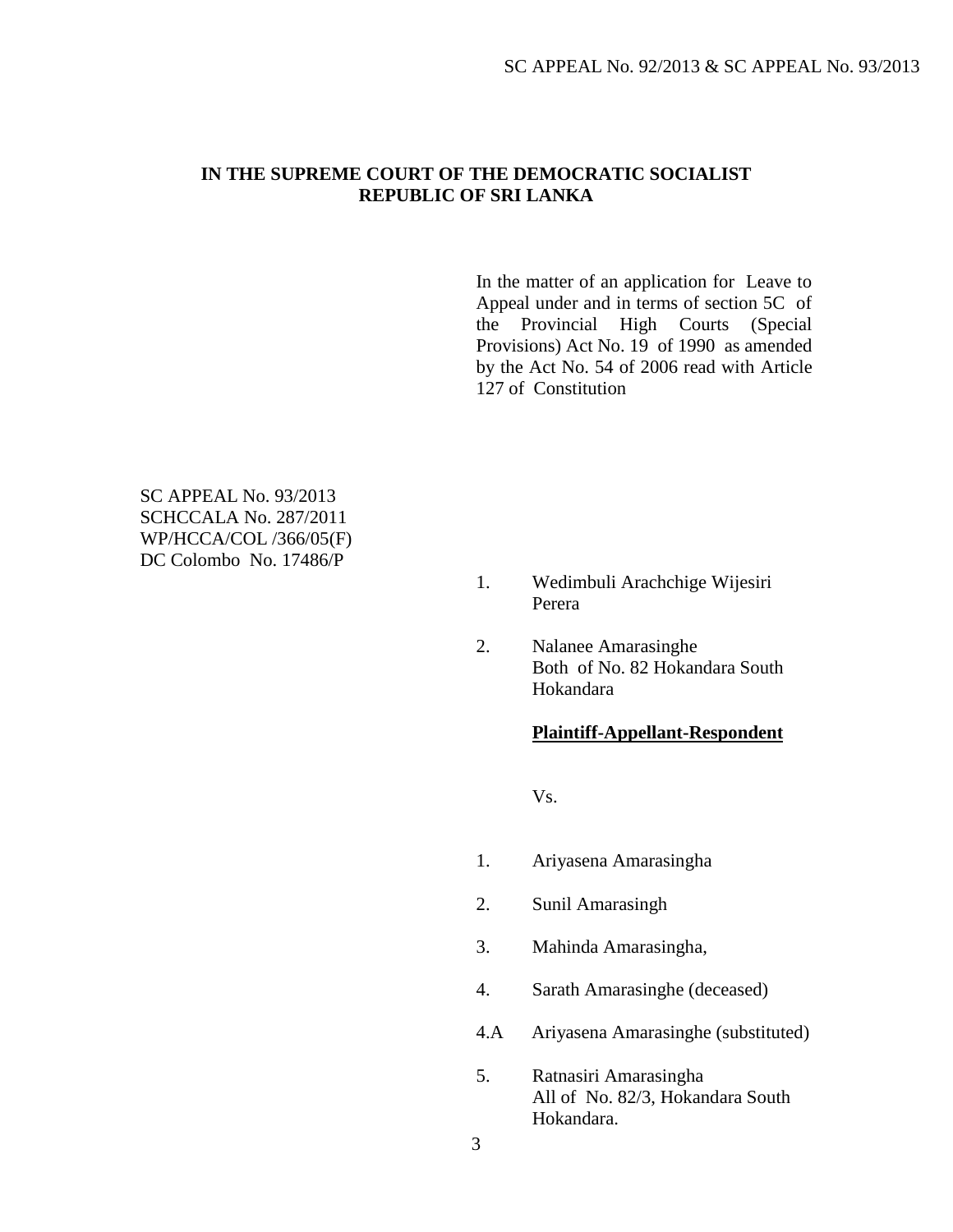| 6. | Weragalage Don Weerasiri     |
|----|------------------------------|
|    | Dayananda, No. 78, Hokandara |
|    | South, Hokandara             |

- 7. Makuburage Wimalasena Hokandara South, Hokandara
- 8. Egodahage Piyadasa Alwis Samarakoon, No.75/1, Hokandara South, Hokandara

# **Defendants-Respondents-Respondents**

| <b>Before</b> | Priyasath Dep, PC J<br>Sisira J. De Abrew, J<br>Upaly Abeyrathne, J                                                                                                                                                                                                                                                                                                                                               |
|---------------|-------------------------------------------------------------------------------------------------------------------------------------------------------------------------------------------------------------------------------------------------------------------------------------------------------------------------------------------------------------------------------------------------------------------|
| Counsel       | Ikram Mohamed, PC Lal Matarage and Lakshman<br>Amarasinghe for the 1 <sup>st</sup> and 3 <sup>rd</sup> Defendant-Respondent-<br>Appellants in SC Appeal 92/2013<br>U. de Z. Gunawardene with N. Malkumara for $1st$ and $2nd$<br>Plaintiffs-Appellants-Appellants in SC Appeal 93/2013.<br>Collin A. Amarasinghe for 6 <sup>th</sup> Defendant-Respondent-<br>Respondent instructed by Thilak Kahandawa Arachchi. |
| Argued on     | 30.09.2015                                                                                                                                                                                                                                                                                                                                                                                                        |
| Decided on    | 09.02.2017                                                                                                                                                                                                                                                                                                                                                                                                        |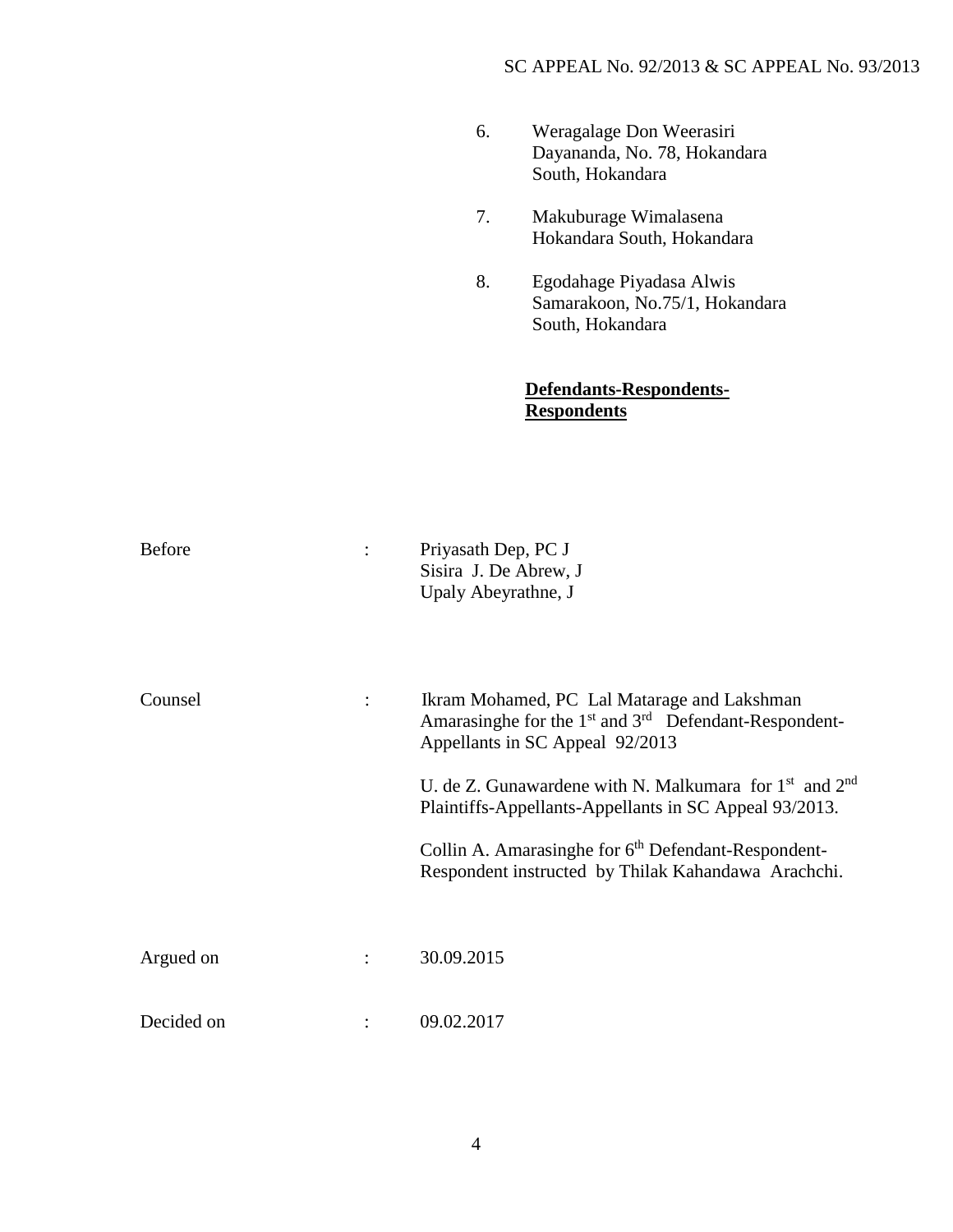## **Priyasath Dep, PC. J**

The Plaintiff Appellants-Appellants herein after referred to as "Plaintiff " instituted action in the District Court of Colombo in Case No. 17486/P to partition a land called Dewatagahawatta Kotasa also known as Dewatagahalanda kotasa described in the schedule to the Plaint between the Plaintiffs and  $1<sup>st</sup>$  to  $5<sup>th</sup>$  Defendant-Respondents-Respondents. The extent of the land is two acres one rood and twenty perches. (A2-R1- P20) The 6<sup>th</sup> Defendant was cited as a party as he is unlawfully claiming the land without any rights whatsoever.

The Plaintiffs in their pedigree referred to several deeds to establish their title. According to the Plaintiffs, one Thantrige Peter Perera by deed No. 8613 dated 17.08.1927attested by Don Cornelis Gunesekera, Notary Public transferred the land described in the schedule to the plaint to Sembakutti Aratchige Luwisa Perera. The said Luwisa Perera by deed No. 2457 dated 02.08.1951 attested by Wijaya Wickrema Senanayake, Notary Public donated the land referred to in the schedule to the plaint to her daughter Dona Karunawathi Hamine and to her husband Amarasinghege Piyadasa Perera. Upon the death of Karunawathi Hamine, her husband became entitled to half of her share. Thus Amerasinghege Piyadasa Perera became entitled to ¾ of the entire land. The remaining half share of her land that is ¼ of the entire land devolved on her six children that is the  $2<sup>nd</sup>$  Plaintiff and the 1<sup>st</sup>-5<sup>th</sup> Defendants. Each became entitled to 1/24th share of the entire land. Amerasinhege Piyadasa Perera donated his share (3/4) to his son in law Wedimbule Arathige Wijesiri Perea who is the  $1<sup>st</sup>$  Plaintif. The  $2<sup>nd</sup>$  Plaintiff is the wife of the 1st Plaintiff and daughter of Amerasinghege Piyadasa Perera and a sister of the  $1<sup>st</sup> - 5<sup>th</sup>$ Defendant.  $1<sup>st</sup> - 5<sup>th</sup>$  Defendant accepted the pedigree and the devolution of title and there is no contest between the Plaintiffs and  $1<sup>st</sup>$ -  $5<sup>th</sup>$  Defendants.

The 6<sup>th</sup> Defendant in his amended statement of claim stated as to how he came to own and possess a land to the extend of 5 acres and 10 perches. By deed No. 7794 dated 09- 10-1926 attested by H.D.C.Gunesekera, Notary Public, his grandfather Don Agilis gifted four lands referred to as Dawatagahahenelanda and Dawatagahawatte which consist of 7 acres and 28 perches which included the land proposed to be partitioned to his father Weragalage Don Gabriel. His father Weragalage Don Gabriel by deed no.1811 dated 13- 05-1972 attested by W.M.P.Wijesundera, Notary Public gifted the land to his mother Dona Pemawathi, to him and to his brother Ananda Kumarasiri.(who is not a party to this action). Thereafter they got the land surveyed by A.E. Wijesuriya, licensed surveyor who made the plan No 1144 dated 17.02. 1980 (This plan was prepared 16 years before the institution of this action.)

Thereafter the parties amicably partitioned the land and a deed of partition No. 203 dated 04.04.1987 was executed. The said deed of partition marked 6V10 was made on the plan No. 1144 made on 17.02.1980 by A.E. Wijesuriya, licensed surveyor In the said partition deed lot A was given to Ananda Kumarasiri, the brother of the 6<sup>th</sup> Defendant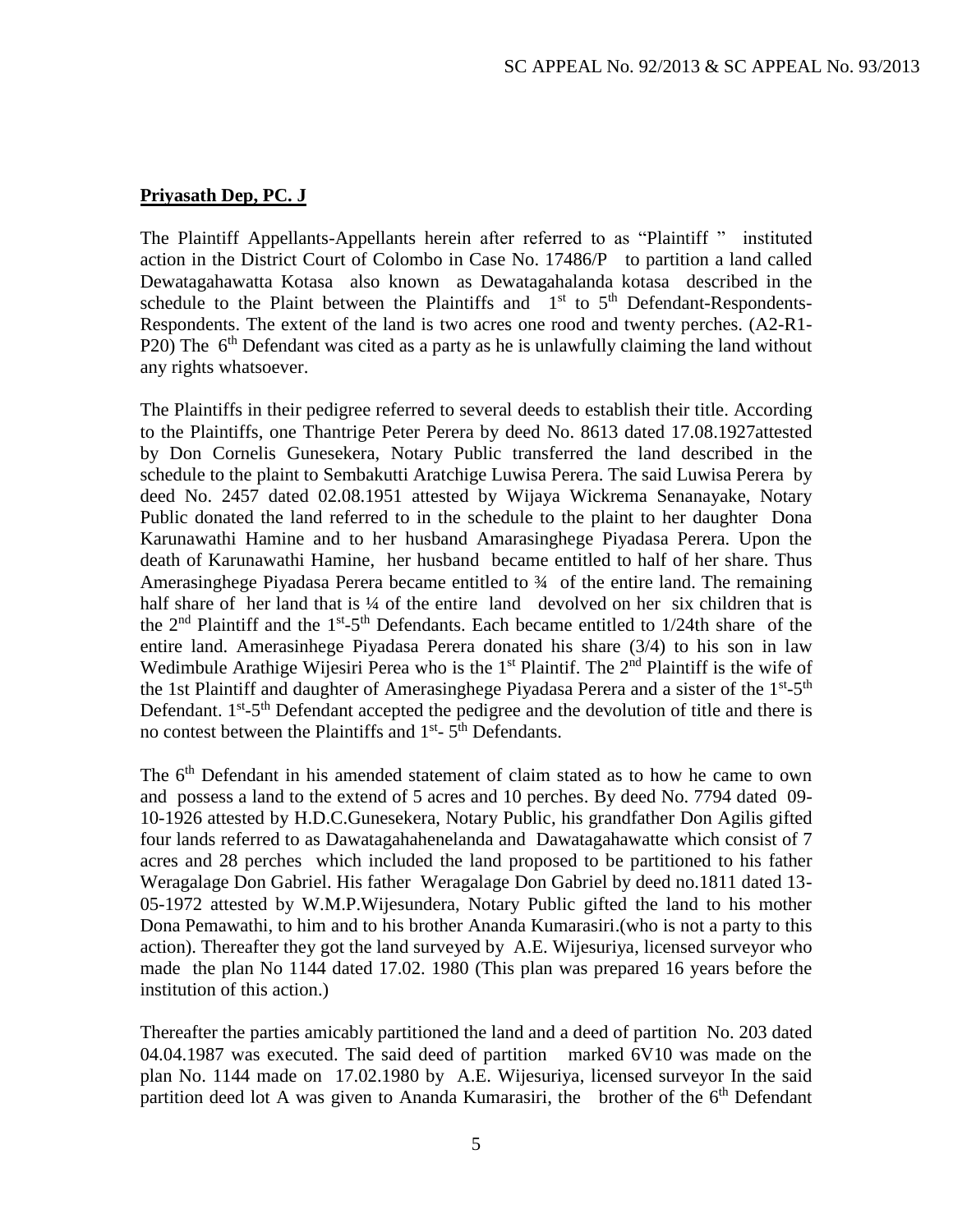and lot B was given to the  $6<sup>th</sup>$  Defendant and to his mother. His mother by deed No.533 dated 01.03.1995 gifted her share of the land to the  $6<sup>th</sup>$  Defendant.

Thus  $6<sup>th</sup>$  -Defendant became the sole owner of lot "B" in plan No. 1144 to the extent of 5 acres and 10 perches. The  $6<sup>th</sup>$  Defendant stated that out of his land the Plaintiff Appellants claimed an undivided portion of land as the corpus of the partition action.

It is the position of the  $6<sup>th</sup>$  Defendant that the land sought to be partitioned by the Appellant is a part or a portion of a land containing in extend five acres and ten perches.( A5- R0- P10) belonging to him known as Dewatagahawatta and also as Devatagahalanda which is morefully described in the amended statement of claim. The 6<sup>th</sup> Defendant further stated that the said land was depicted as lot B in plan No. 1144 dated 17.02.1980 prepared by D.E. Wijesuriya, licensed surveyor.

On an application made by the Plaintiff –Appellants a commission was issued to the W.A.D.G Wijeratne, to survey and prepare a preliminary plan. However when issuing the commission no plan was annexed to assist the surveyor to identify and survey the land. The surveyor prepared the Plan No. 715 dated 15.01.1997. According to the surveyor on the day he visited the land the Plaintiffs,  $1<sup>st</sup>$  -6<sup>th</sup> Defendants other than the 4<sup>th</sup> Defendant who has died were present and the land was shown by them. The Plaintiffs produced the Surveyor General's plan No. 128908 dated 14<sup>th</sup> November and wanted him to superimpose the plan on the land surveyed. As it was not possible he did not use that plan and instead used plan no.1144 dated 17-02-1980 made by A.E.Weerasuriya. licensed surveyor which was given to him by the  $6<sup>th</sup>$  Defendant. He made the plan No. 715 dated 15.01.1997.

The Plaintiff-Appellant dissatisfied with the plan prepared by Wijerathne, licensed surveyor applied for a fresh commission to be issued to K.G. Krishnapillai, licensed surveyor to survey and identify the corpus making use of Surveyor General's Plan No. 128908 dated 14.11.1983. K.P.G.P. Krishnapillai, licensed surveyor submitted his Plan No. 691A dated  $24<sup>th</sup>$  January 2001 along with his report marked X.

The trial in the District Court proceeded on 24 issues raised by the parties. The main issue that has to be determined is whether plan No.  $691A$  dated  $24<sup>th</sup>$  January 2001 made by K.G. Krishnapillai, licensed surveyor correctly depict the corpus sought to be partitioned in this action which is described in the schedule to the Plaint.

On behalf of the Plaintiffs the K.G.Krisnapillai, licensed surveyor and the1<sup>st</sup> Plaintiff gave evidence. On behalf of the  $6<sup>th</sup>$  defendant, the  $6<sup>th</sup>$  Defendant, Wijerathne, licensed surveyor, an officer from Department of Rubber Development, A.P. Rodrigo, retired Principal, L. D. Cyril Grama Niladhari and brother of the  $6<sup>th</sup>$  Defendant gave evidence. After the recording of evidence parties were permitted to file written submissions and accordingly written submissions were filed.

The District Court delivered the judgement on 10.11.2005 . The learned District Judge at the commencement of his judgment referred to main points of contest based on the issues raised by the parties as follows:-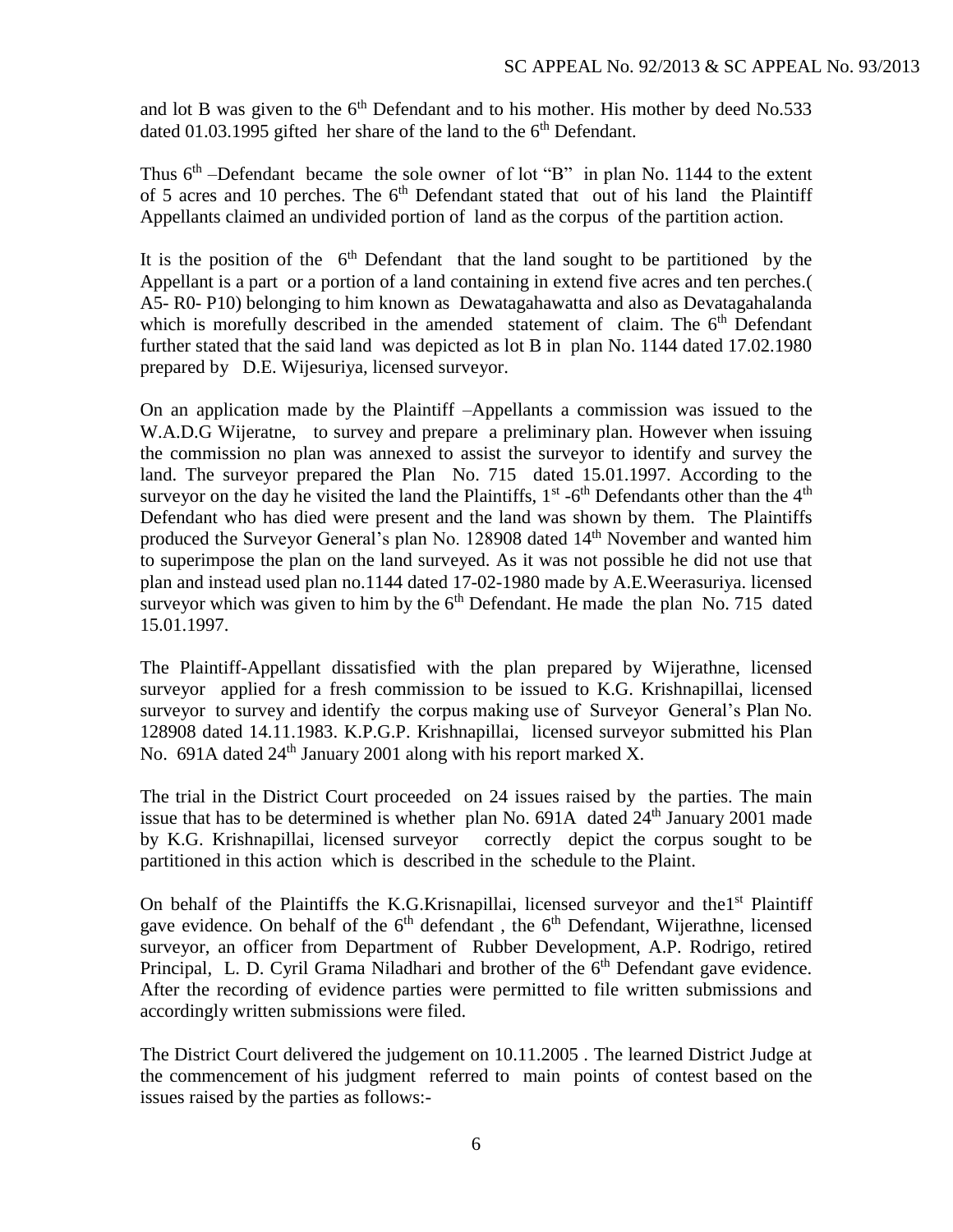- 1. What is the plan that should be considered as the preliminary plan in this case?.
- 2. Whether the land proposed to be partitioned has been properly identified or not?
- 3. Is the land proposed to be partitioned according to the preliminary plan is a part or portion of the land belonging to the  $6<sup>th</sup>$  Defendant as alleged by him?
- 4. Whether the Plaintiffs and their predecessors or the 6<sup>th</sup> Defendant and his predecessors were in possession of the land proposed to be partitioned?

Thereafter learned District Judge examined and evaluated the evidence given on behalf of the Plaintiffs and on behalf of the Defendants. The learned District Judge answered 24 issues raised by the parties and gave his final conclusions with reference to the main points of contest.

- 1. The preliminary plan in respect of the land proposed to be partitioned is the plan No. 691A dated 24.01.2001 made by K.G.Krishnapillai, licensed surveyor.
- 2. The court is not satisfied that Lot No. 1 of the said plan which refer to the land proposed to be partitioned was correctly surveyed and depicted in the plan.
- 3. Lot No. 1 of the preliminary plan is the Lot No.'B' referred to in Plan No. 1144 dated 17.02.1980 made by A.E. Wijesuriya, licensed surveyor which was relied upon by the  $6<sup>th</sup>$  Defendant.
- 4. The Plaintiff failed to establish that Lot No. 1 of the preliminary plan was possessed by the Plaintiff and his predecessors. It is the  $6<sup>th</sup>$  Defendant and his predecessors possessed the said lot.

The learned District Judge proceeded to dismiss the action. In his judgement dated  $10<sup>th</sup>$ November 2005 the learned District Judge concluded that he was not satisfied that K.G. Krishnapillai, licensed surveyor has properly surveyed and identified the land referred to the schedule to the Plaint and made the plan No.  $691A$  dated  $24<sup>th</sup>$  January 2001. Further the learned District Judge held that Lot No. 1 depicted in the preliminary plan was not possessed by the Plaintiff and his predecessors and it was established that it was possessed by the  $6<sup>th</sup>$  Defendant and his predecessors.

Being aggrieved by the judgment of the learned District Judge, the Plaintiff appealed against the judgement to the Provincial High Court of Western Province held in Colombo. After the hearing of the oral submissions the learned judges of the High Court permitted the parties to file their written submissions. The learned judges of the High Court dismissed the appeal and affirmed the judgement of the District Court.

Being aggrieved by the judgement of Civil Appellate High Court the Plaintiff-Appellant filed a leave to appeal application in the Supreme Court in SC HC(CA) LA No.287/11. Similarly<sup>1st</sup> and  $3<sup>rd</sup>$  Defendant-Respondents also filed a leave to appeal application in SC HC (CA) LA 286/11. Both Applications were taken up together for support and the Supreme Court granted leave on the question whether or not the identity of the land proposed to be partition was established. The Case No.SC No 93/013 was allotted to the Appeal of the Plaintiff-Appellant-Appellant and SC No 92/2013 was allotted to the Appeal of the 1st and the 3<sup>rd</sup> Defendant- Respondents-Appellants. .Both Appeals were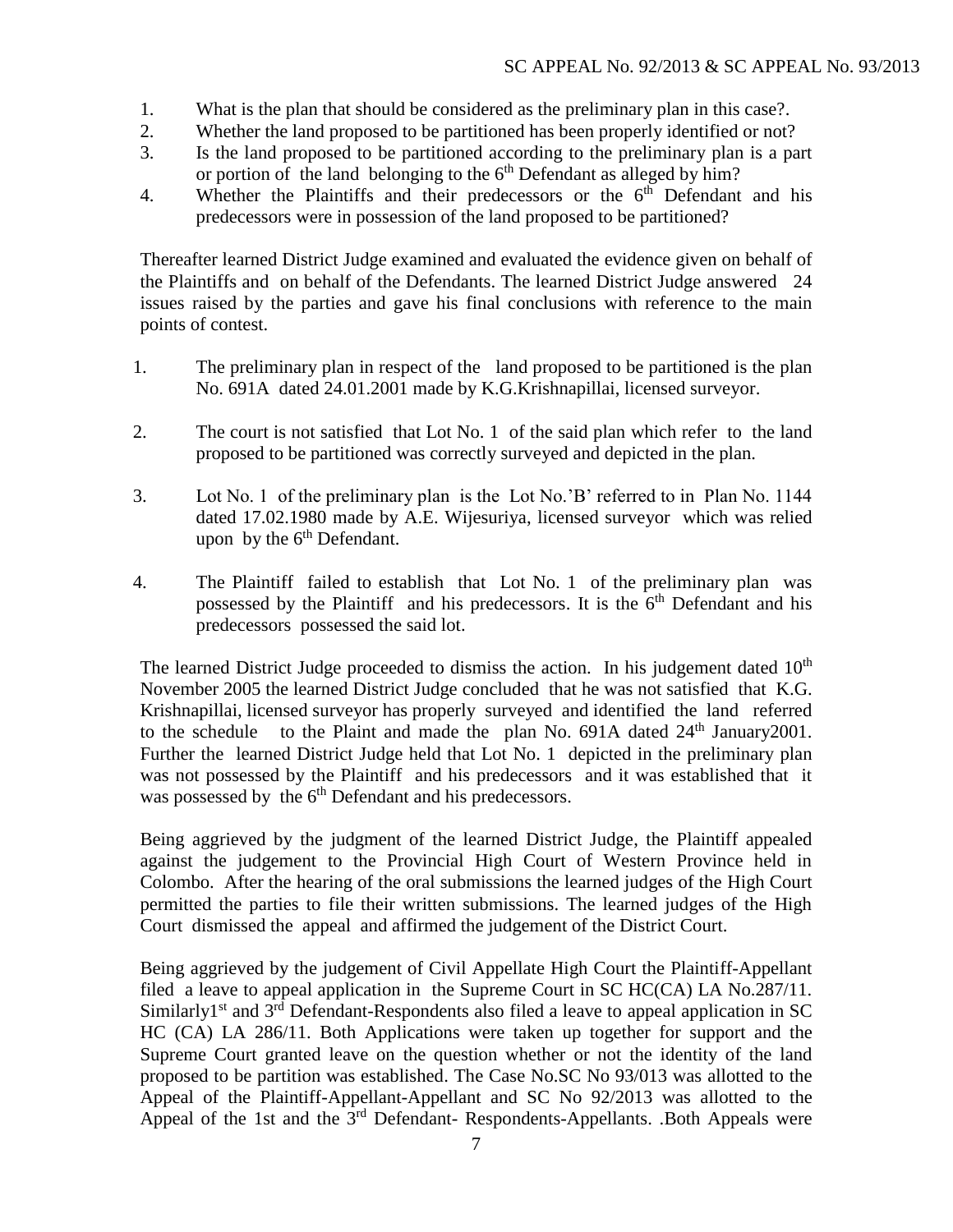listed for hearing together and the SC Appeal 93/2013 was argued before us. The Counsel for the 1<sup>st</sup> and 3<sup>rd</sup> Defendants-Respondents-Appellants and the 6<sup>th</sup> Defendant-Respondent-Respondent in SC Appeal 92/2013 agreed to abide by the decision in SC Appeal 93/2013.After the conclusion of the hearing the parties were permitted to file written submissions. Accordingly written submissions were filed by both parties.

Submissions on behalf of the Plaintiff- Appellant-Appellant.

It was submitted on behalf of the Appellants that the plan No. 715 prepared by W.A.D.G. Wijeratne was not in terms of the commission issued to him. The licensed surveyor Wijeratne instead of superimposing the Surveyor General's plan No. 128908 dated 14<sup>th</sup> November 1883 supplied by the Plaintiff-Appellant-Appellant which depict the corpus sought to be partitioned used a private plan No. 1144 dated 17.02.1980 made by A.E. Weerasuriya, licensed surveyor which was given to him by the  $6<sup>th</sup>$ Defendant-Respondent-Respondent.

It was further submitted that the purpose of the application for commission is to get the corpus surveyed and identified by supper imposing of the Surveyor General's title plan No. 128908. The surveyor Wijerathne did not act in accordance the terms of the commission.

The Plaintiff-Appellants' case is that the land to which the deeds pleaded in the Plaint apply to the land depicted in Surveyor Generals title plan No. 128908 dated 14.11.1883 marked 'Y' by the Surveyor K.G.Krishnapillai who filed it along with his report marked 'X'. The Plaintiffs' case is that the preliminary plan No. 691A marked P2 depicting the corpus sought to be partitioned by the plaintiff had been prepared after superimposition of the title plan No. 128908 marked 'Y'. It is endorsed on the face of the said plan No. 691A itself that the land depicted in plan No. 691A is the same as the land depicted in title plan No. 128908.

It was submitted that the solitary question this Court has to consider is whether the land described in the schedule to the plaint is correctly identified and shown in the preliminary plan No. 691A made by K.G.Krishnapillai, licensed surveyor.

The Plaintiffs' case is that the deeds pleaded in the plaint apply to or relate to the land depicted in title plan No. 128908 marked 'Y' and that the land depicted in plan No. 128908 is the same as the land depicted in the preliminary plan No. 691A which was made after superimposition of the title plan No. 128908. It was submitted that the superimposition of an old plan is of inestimable value in the process of identification.

The learned Counsel for the Plaintiffs-Appellants submitted that for the Plaintiff to succeed in this action the plaintiff has to prove two elements;

(i) That the deeds pleaded in the plaint apply to the land depicted in title plan No. 128908 and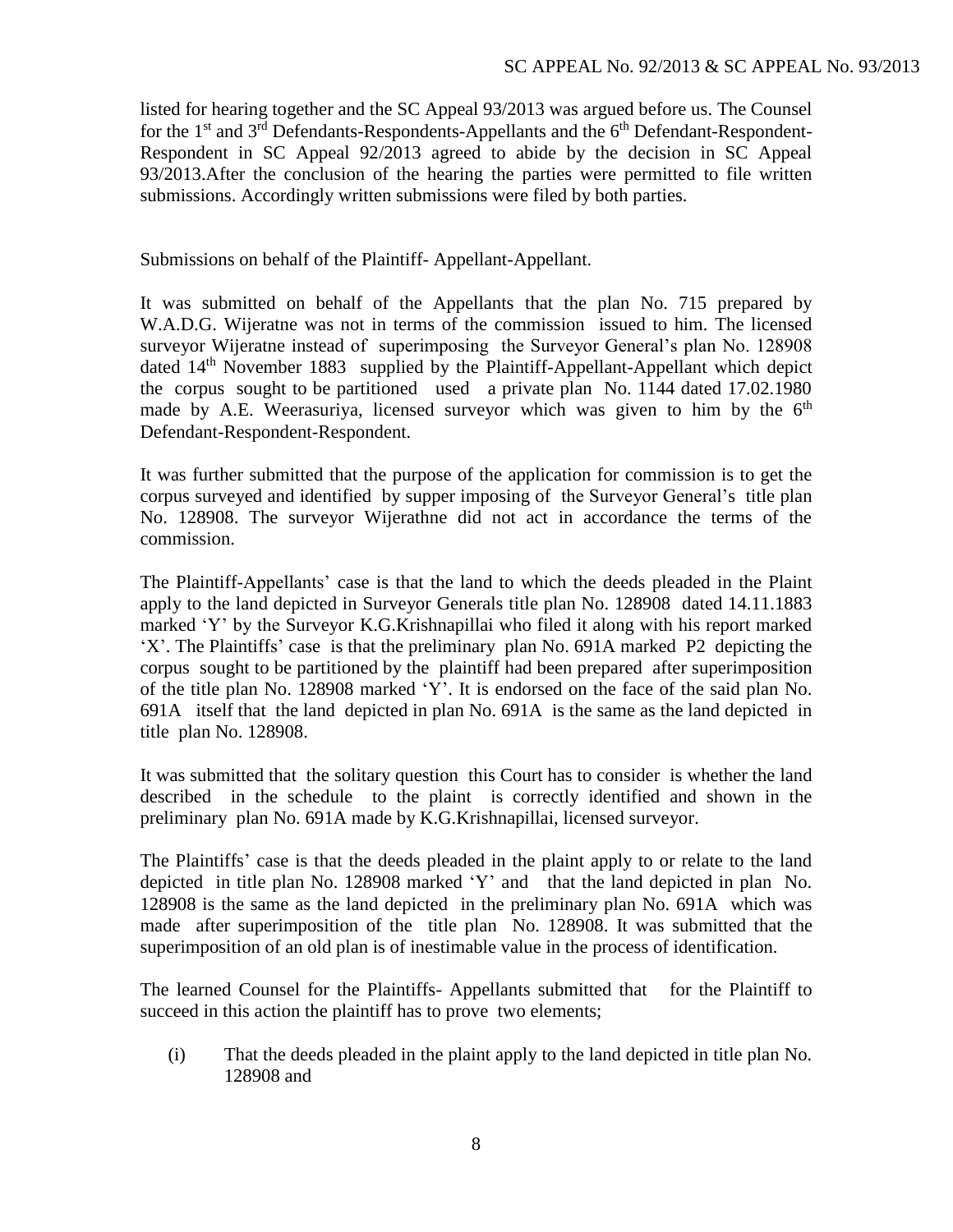(ii) That the land depicted in the title plan No. 128908 and the land depicted in the preliminary plan No. 691A marked P2 is one and the same land or substantially the same.

The learned Counsel for the Plaintiffs-Appellants submitted that though Plaintiffs-Appellants are required to establish the identity of the land on balance of probability they have gone beyond that and established the identity of land beyond reasonable doubt, the standard required in a criminal case. According to the learned Counsel for the Plaintiff the identity of the corpus was established with mathematical precision.

Submissions on behalf of the 6<sup>th</sup> Defendant-Respondent-Respondent

The learned Counsel for the  $6<sup>th</sup>$  Defendant –Respondent- Respondent submitted that though description of the land in the schedule to the plaint and what is appearing in Surveyor General's Plan No. 128908 marked Y is the same neither the title deeds of the said co-owners nor the plaint refers to the said plan by number or by name of the land given therein.

The learned Counsel for the 6<sup>th</sup> Defendant-Respondent-Respondent submitted that though the Plaintiffs –Appellants-Appellants in their plaint averred that they and their predecessors in title had the independent and uninterrupted possession of land for well over sixty years and prescribed to the land they could not establish that fact at the trial.

It was submitted that the 1<sup>st</sup> Plaintiff-Appellant in his examination in chief said that he lives about half a mile from the corpus and under cross examination admitted that the 6<sup>th</sup> Respondent lives about 3 feet from the south east undefined boundary of the alleged corpus. He further admitted under cross examination that the boundaries of the alleged corpus except for 'pita wella' cannot be identified on the ground. Wijerathne and Krishapillai, licensed surveyors testified to the fact that it was the 6<sup>th</sup> Defendant-Respondent who claimed the rubber cultivation on the corpus.

It was submitted that the  $6<sup>th</sup>$ -Defendant Respondent became the sole owner of lot "B" in plan 1144 comprising 5 acres and 10 perches out of which the Plaintiff Appellants claimed an undivided portion of land as the corpus of the partition action.

The Surveyors who made plans 715 and 691 on commissions issued by court disclosed to courts by their reports that the land claimed to be the corpus has a cultivation of 119 and 65 rubber trees respectively, claimed only by the  $6<sup>th</sup>$  Defendant-Respondent.

An Officer of the Department of Rubber Development who testified before Court produced documents marked 6V1 to 6V4(at page 478 to 481) and said that the original owner Gabriel and the  $6<sup>th</sup>$ -Defendant-Respondent his son had cultivated rubber on the land in question with subsidies granted by the Department.

A.P. Rodrigo, a retired school principal and L.D. Cyril, a retired Grama Niladhari on evidence confirmed the enjoyment of the said property as a part of the larger land by Gabriel and his family including the  $6<sup>th</sup>$  Respondent.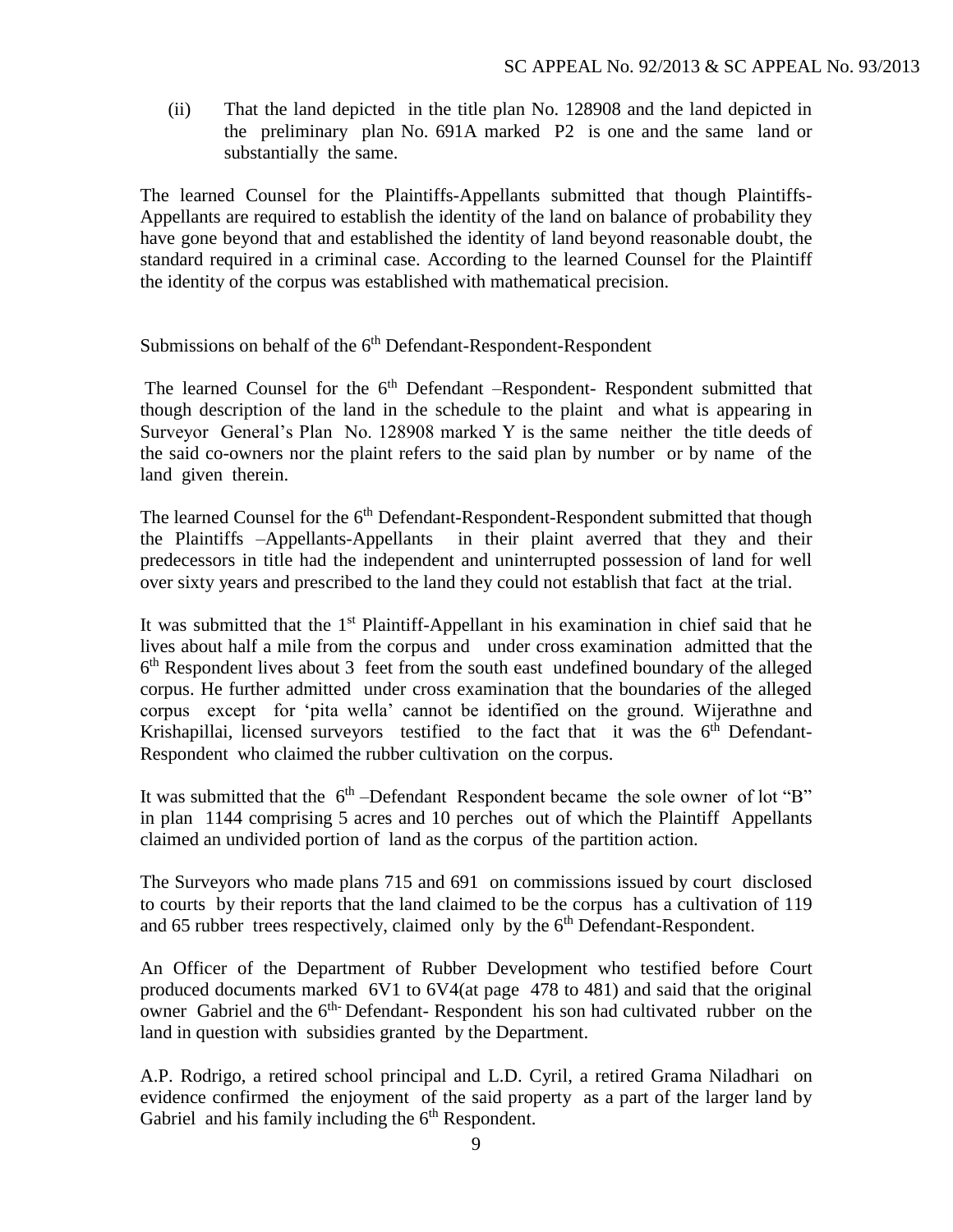The learned counsel submitted that Surveyors reports marked P9 and P12 in respect of the said commissioners plans, although they state that boundaries and the lands were shown to court commissioners by the parties to the action, the plans 715 and 691A depict two different lands by their metes and bounds. The aforesaid contradictory identifications of the corpus on ground, demonstrate that the parties concerned were unable to identify the corpus to be partitioned as a land in existence and found on the ground.

The deed of partition marked  $6V10$  has been executed and relied upon by the  $6<sup>th</sup>$ Defendant- Defendant for his title was made on the partition plan No. 1144 made on 17.02.1980 by A.E. Wijesuriya, licensed surveyor marked 6V9. This plan was made sixteen years prior to the institution of the action.

The two plans made by court commissions Nos. 715 and 691A by reference to the said partition plan No. 1144 identify and acknowledge that they were made out of different parts of the land partitioned and claimed by the  $6<sup>th</sup>$  Defendant-Respondent and his brother who was his witness at the trial. In plan 715 the South Eastern boundary and in Plan No. 691A the North Eastern and South Eastern boundaries by reference to the land of the  $6<sup>th</sup>$  Defendant -Respondent W.D. Dayananda by name and that the lands shown marked lot 1 are part and parcel of a land owned by the  $6<sup>th</sup>$  Respondent by deeds 6V 10 and 6V 11 and depicted in the said plan 1144 as lot 'B'.

The learned Counsel submitted that the absence of permanent boundaries on the North East and South East of the portion of land claimed as the corpus by the Appellants as depicted in plan 691A and bounded by parts of the lands claimed by W.D.W. Dayananda the 6<sup>th</sup> –Defendant-Respondent leads to the necessary conclusion that the land surveyed as the corpus is a part of the land depicted in plan No.1144 owned by the 6<sup>th</sup> Defendant-Respondent.

### Conclusions.

The main question that has to be decided is whether the corpus was properly identified or not. It is the burden of the parties seeking to partition the land to establish the identity of the land on balance of probability. The Appellants relied on Surveyor General's Plan No. 128908 dated 14.11.1983 and the Plan No.  $691A$  dated  $24<sup>th</sup>$  January 2001 made by K.P.G.P. Krishnapillai, licensed surveyor based on the Surveyor General's Plan.

The plaintiffs did not refer to the Surveyor General's Plan No. 128908 dated 14.11.1983 in the plaint or in the title deeds. It was not appended to the plaint. This plan was first produced by the first Plaintiff when Wijerathne, licensed surveyor went to the land to survey the land. It is the position of the licensed surveyor Wijerathne that this plan could not be superimposed on the land. This compelled the Plaintiffs to obtain another commission on K.G. Krishnapillai, licensed surveyor who made the plan no 691A making use of the Surveyor General's Plan No. 128908. There were no boundaries on the ground. He used a pitawella(embankment) as the northern boundary and made a plan according to the shape and extend given in the Surveyor Generals plan and demarcated